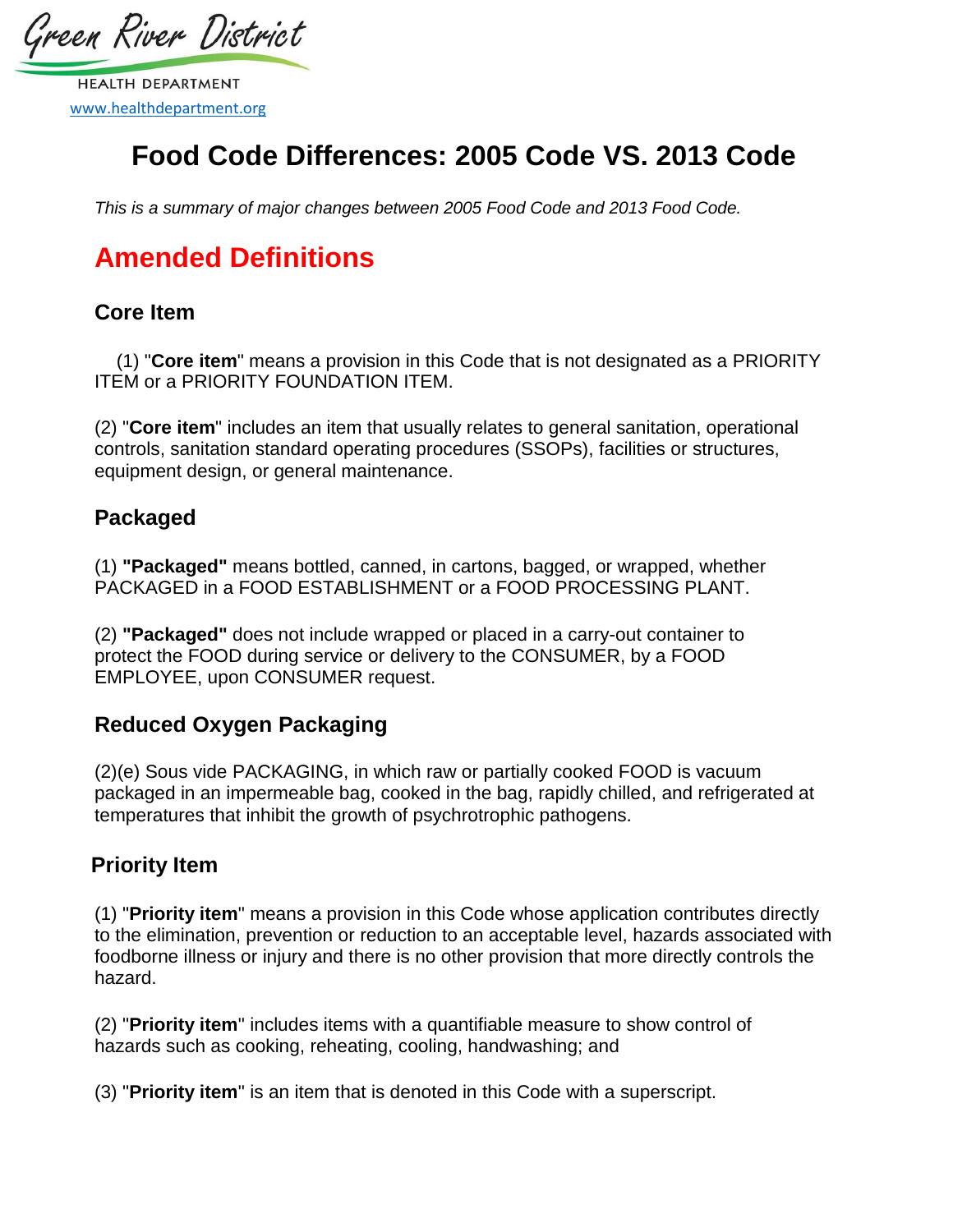Green River District

**HEALTH DEPARTMENT** [www.healthdepartment.org](http://www.healthdepartment.org/)

## **Priority Foundation Item**

(1) "**Priority foundation item**" means a provision in this Code whose application supports, facilitates or enables one or more PRIORITY ITEMS.

(2) "**Priority foundation item**" includes an item that requires the purposeful incorporation of specific actions, equipment or procedures by industry management to attain control of risk factors that contribute to foodborne illness or injury such as personnel training, infrastructure or necessary equipment, HACCP plans, documentation or record keeping, and labeling; and

(3) "**Priority foundation item**" is an item that is denoted in this Code with a superscript Pf.

The term **"potentially hazardous food**" was changed to "**time/temperature for safety**" (TCS) food to better reflect the nature of the food

### **Time/Temperature Control for Safety Food (formerly "potentially hazardous food" (PHF)).**

(1) "**Time/temperature control for safety food**" means a FOOD that requires time/temperature control for safety (TCS) to limit pathogenic microorganism growth or toxin formation.

(2) "**Time/temperature control for safety food**" includes: (a) An animal FOOD that is raw or heat-treated; a plant FOOD that is heat treated or consists of raw seed sprouts, cut melons, cut leafy greens, cut tomatoes or mixtures of cut tomatoes that are not modified in a way so that they are unable to support pathogenic microorganism growth or toxin formation, or garlic-in-oil mixtures that are not modified in a way so that they are unable to support pathogenic microorganism growth or toxin formation.

# **Amended Code**

## **2-102.12 Certified Food Protection Manager**

(A) At least one EMPLOYEE that has supervisory and management responsibility and the authority to direct and control FOOD preparation and service shall be a certified FOOD protection manager who has shown proficiency of required information through passing a test that is part of an ACCREDITED PROGRAM.

(B) This section does not apply to certain types of FOOD ESTABLISHMENTS deemed by the REGULATORY AUTHORITY to pose minimal risk of causing, or contributing to, foodborne illness based on the nature of the operation and extent of FOOD preparation.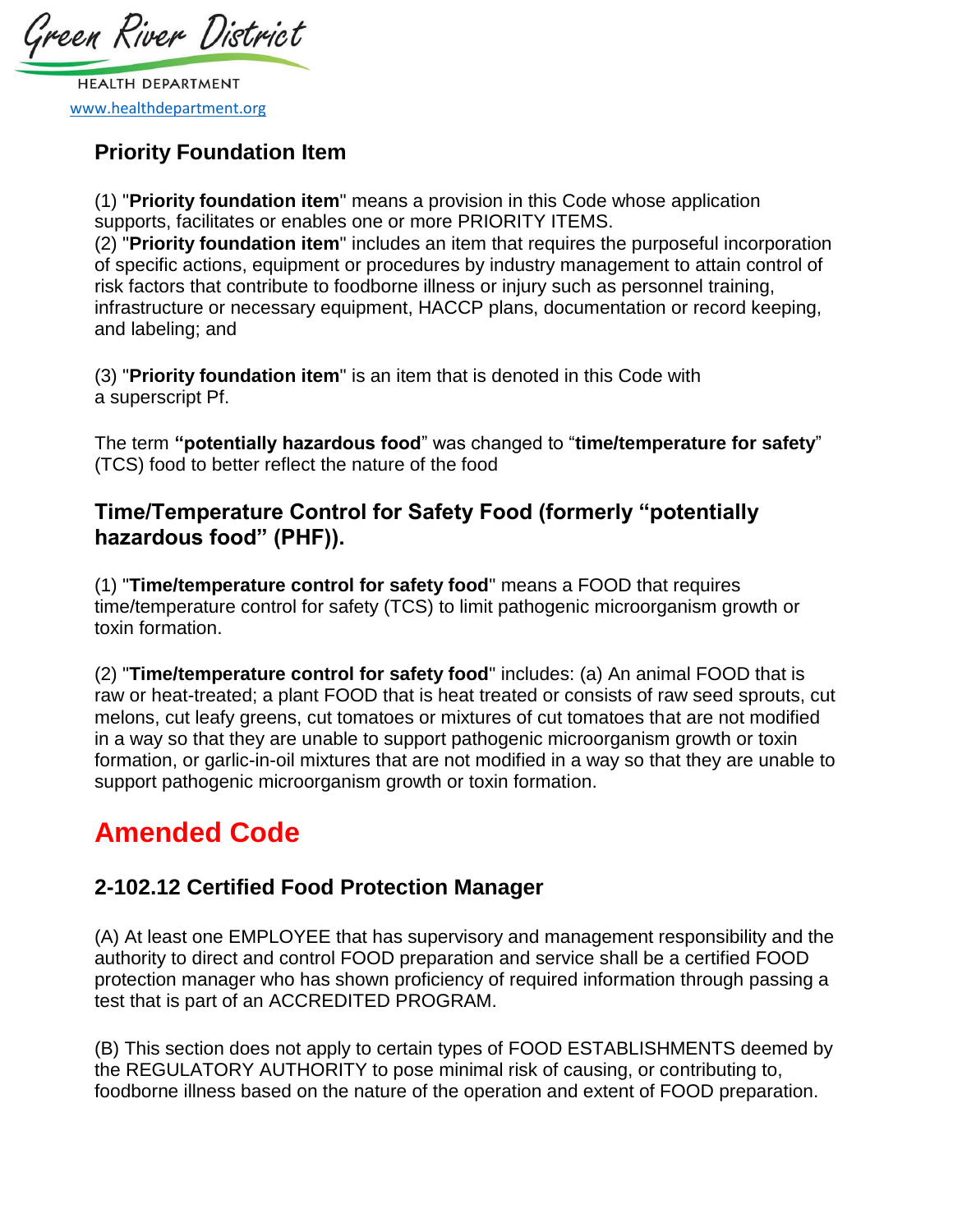Green River District

**HEALTH DEPARTMENT** [www.healthdepartment.org](http://www.healthdepartment.org/)

### **2-102.20 Food Protection Manager Certification**

(A) A PERSON IN CHARGE who demonstrates knowledge by being a FOOD protection manager that is certified by a FOOD protection manager certification program that is evaluated and listed by a Conference for Food Protection-recognized accrediting agency as conforming to the Conference for Food Protection Standards for Accreditation of FOOD Protection Manager Certification Programs is deemed to comply with ¶2-102.11(B).

(B) A FOOD ESTABLISHMENT that has an EMPLOYEE that is certified by a FOOD protection manager certification program that is evaluated and listed by a Conference for Food Protection recognized accrediting agency as conforming to the Conference for Food Protection Standards for Accreditation of FOOD Protection Manager Certification Programs is deemed to comply with §2-102.12.

#### **2-201.13 Removal, Adjustment, or Retention of Exclusions and Restrictions**

(5) If a FOOD EMPLOYEE was diagnosed with an infection from nontyphoidal *Salmonella* and EXCLUDED as specified under Subparagraph 2-201.12(A)(2):

(a) RESTRICT the FOOD EMPLOYEE, who is ASYMPTOMATIC for at least 30 days until conditions for reinstatement as specified under Subparagraphs (G)(1) or (2) of this section are met; or

(b) Retain the EXCLUSION for the FOOD EMPLOYEE who is SYMPTOMATIC, until conditions for reinstatement as specified under Paragraphs  $(G)(1)$  or  $(G)(2)$  of this section are met.<sup>P</sup>

(G) Reinstate a food employee who was EXCLUDED as specified under Subpargraph 2-201.12(A)(2) or who was RESTRICTED as specified under ¶ 2-201.12(G) if the PERSON IN CHARGE obtains APPROVAL from the REGULATORY AUTHORITY Pand one of the following conditions is met:

(1) The EXCLUDED or RESTRICTED FOOD EMPLOYEE provides to the PERSON IN CHARGE written medical documentation from a HEALTH PRACTITIONER stating that the FOOD EMPLOYEE is free of a nontyphoidal *Salmonella* infection based on test results showing 2 consecutive negative stool specimen cultures that are taken

(a) Not earlier than 48 hours after discontinuance of antibiotics,  $\beta$  and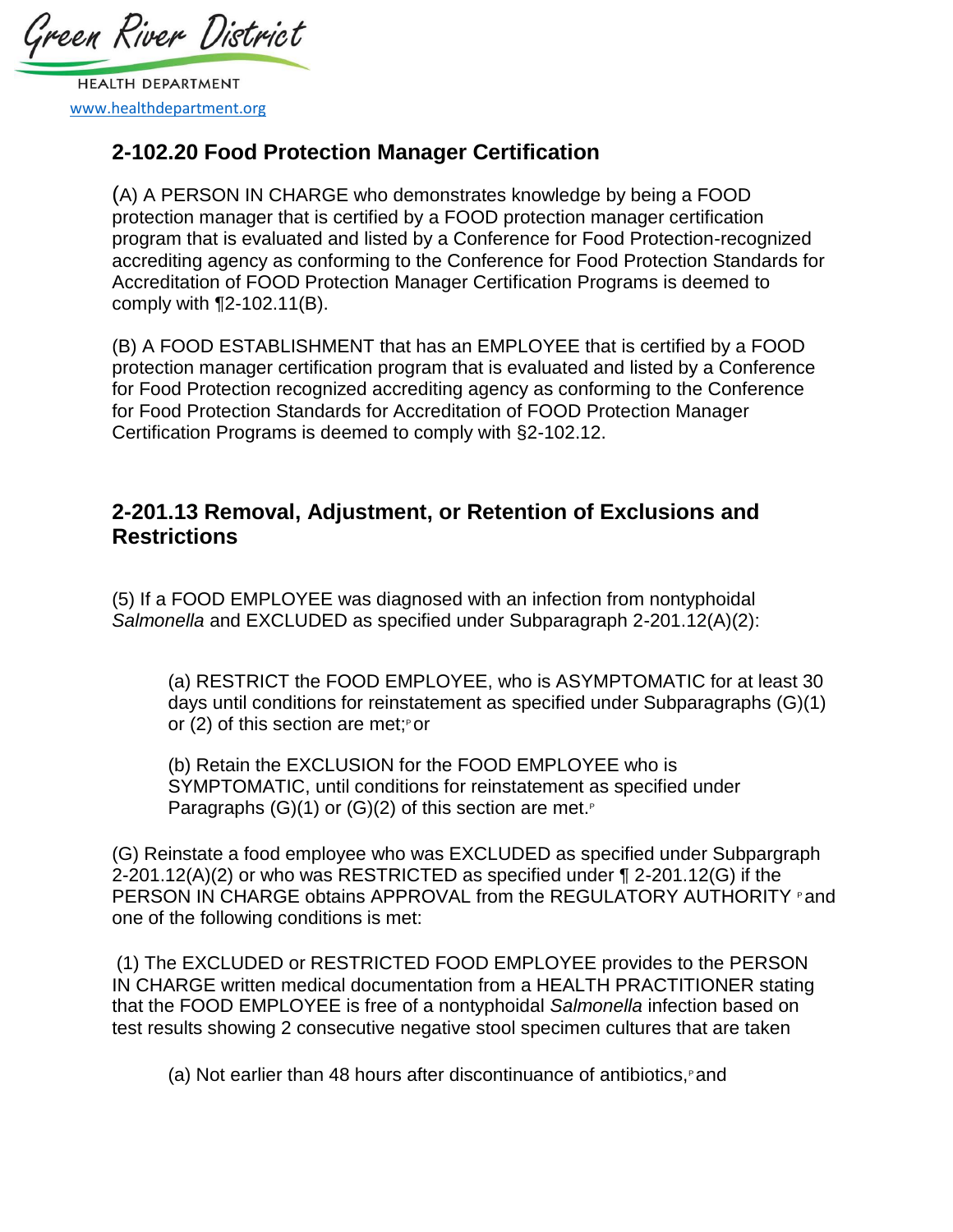Green River District

**HEALTH DEPARTMENT** [www.healthdepartment.org](http://www.healthdepartment.org/)

(b) At least 24 hours apart; $P$ 

(2) The FOOD EMPLOYEE was RESTRICTED after symptoms of vomiting or diarrhea resolved, and more than 30 days have passed since the FOOD EMPLOYEE became ASYMPTOMATIC

#### **2-501.11 Clean-up of Vomiting and Diarrheal Events.**

A FOOD ESTABLISHMENT shall have procedures for EMPLOYEES to follow when responding to vomiting or diarrheal events that involve the discharge of vomitus or fecal matter onto surfaces in the FOOD ESTABLISHMENT. The procedures shall address the specific actions EMPLOYEES must take to minimize the spread of contamination and the exposure of EMPLOYEES, consumers, FOOD, and surfaces to vomitus or fecal matter.

#### **3-201.16 Wild Mushroom**

(A) Except as specified in ¶ (B) of this section, mushroom species picked in the wild shall not be offered for sale or service by a FOOD ESTABLISHMENT unless the FOOD ESTABLISHMENT has been APPROVED to do so.

(B) This section does not apply to:

(1) Cultivated wild mushroom species that are grown, harvested, and processed in an operation that is regulated by the FOOD regulatory agency that has jurisdiction over the operation; or

(2) Wild mushroom species if they are in packaged form and are the product of a FOOD PROCESSING PLANT that is regulated by the FOOD regulatory agency that has jurisdiction over the plant.

#### **3-402.11 Parasite Destruction**

(2) *A scallop product consisting only of the shucked adductor muscle*;

(3) *Tuna of the species Thunnus alalunga, Thunnus albacares (Yellowfin tuna), Thunnus atlanticus, Thunnus maccoyii (Bluefin tuna, Southern), Thunnus obesus (Bigeye tuna), or Thunnus thynnus (Bluefin tuna, Northern); or* 

(4) *Aquacultured FISH, such as salmon, that*: (a) *If raised in open water, are raised in net-pens, or*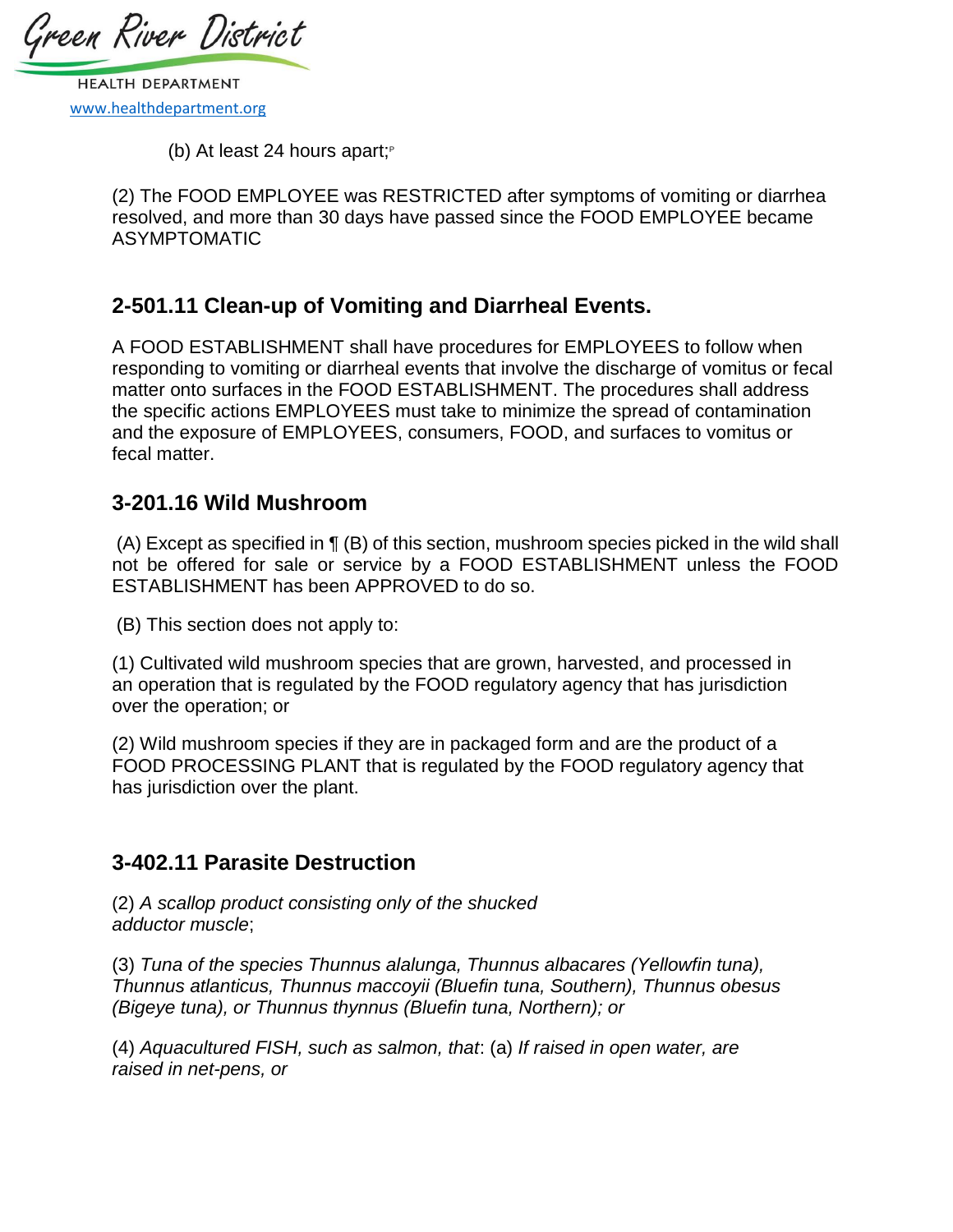Green River District

**HEALTH DEPARTMENT** [www.healthdepartment.org](http://www.healthdepartment.org/)

(b) *Are raised in land-based operations such as ponds or tanks, and* 

(c) *Are fed formulated feed, such as pellets, that contains no live parasites infective to the aquacultured FISH*.

(5) FISH eggs that have been removed from the skein and rinsed.

### **3-401.14 Non-Continuous Cooking of Raw Animal Foods**

Raw animal FOODS that are cooked using a NON-CONTINUOUS COOKING process shall be:

(A) Subject to an initial heating process that is no longer than sixty minutes in duration;

(B) Immediately after initial heating, cooled according to the time and temperature parameters specified for cooked TIME/TEMPERATURE CONTROL FOR SAFETY FOOD under ¶ 3 501.14(A);

(C) After cooling, held frozen or cold, as specified for TIME/TEMPERATURE CONTROL FOR SAFETY FOOD under ¶ 3 501.16(A)(2);

(D) Prior to sale or service, cooked using a process that heats all parts of the FOOD to a temperature and for a time as specified under ¶¶3-401.11 (A)-(C);

(E) Cooled according to the time and temperature parameters specified for cooked TIME /TEMPERATURE CONTROL FOR SAFETY FOOD under ¶ 3-501.14(A) if not either hot held as specified under ¶3-

501.16(A), served immediately, or held using time as a public health control as specified under §3-501.19 after complete cooking; and

(F) Prepared and stored according to written procedures that:

> (1) Have obtained prior APPROVAL from the REGULATORY AUTHORITY;

(2) Are maintained in the FOOD ESTABLISHMENT and are available to the REGULATORY AUTHORITY upon request;

(3) Describe how the requirements specified under  $\P$  (A) (E) of this Section are to be monitored and documented by the PERMIT HOLDER and the corrective actions to be taken if the requirements are not met; P